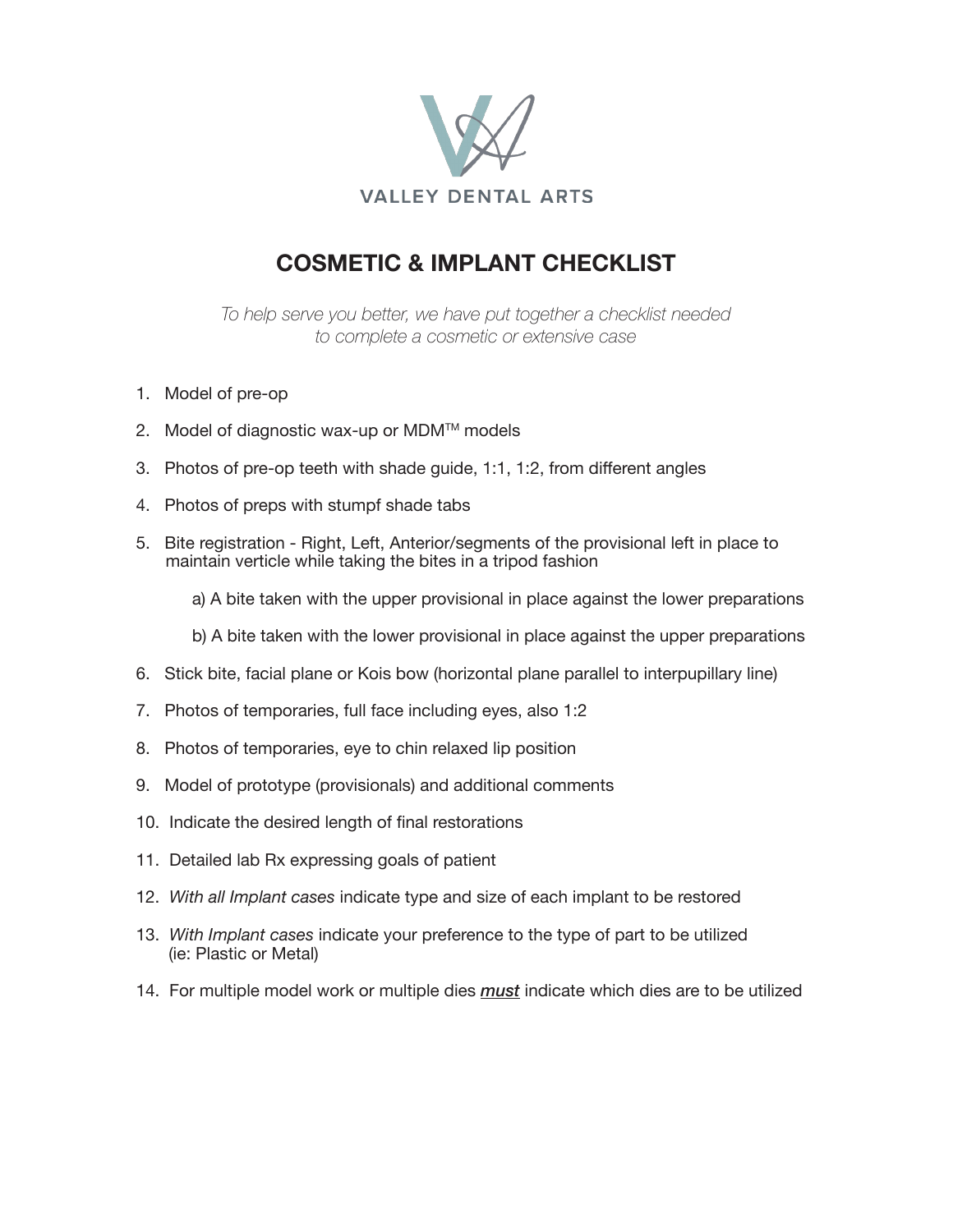Photographic Analysis

Full Face View Profile







Rest Position Relaxed Smile





"E " Smile Retracted View

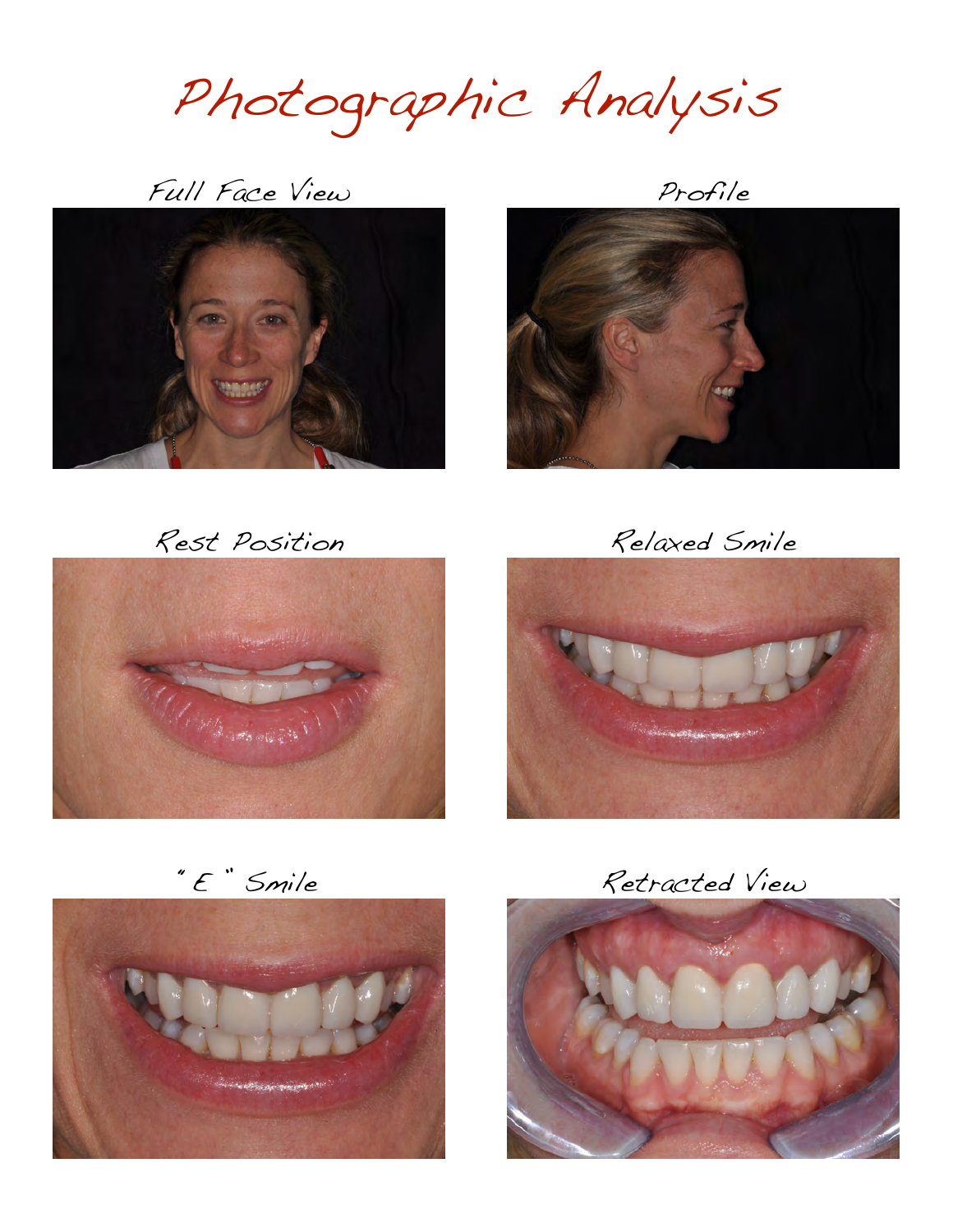Shade Communication

Photographing Shade Tabs

Shade Tab In same Plane As Reference

Keep Letters/Numbers Visible





Stump Shade In same Plane As Reference



Tissue Shade Tabs